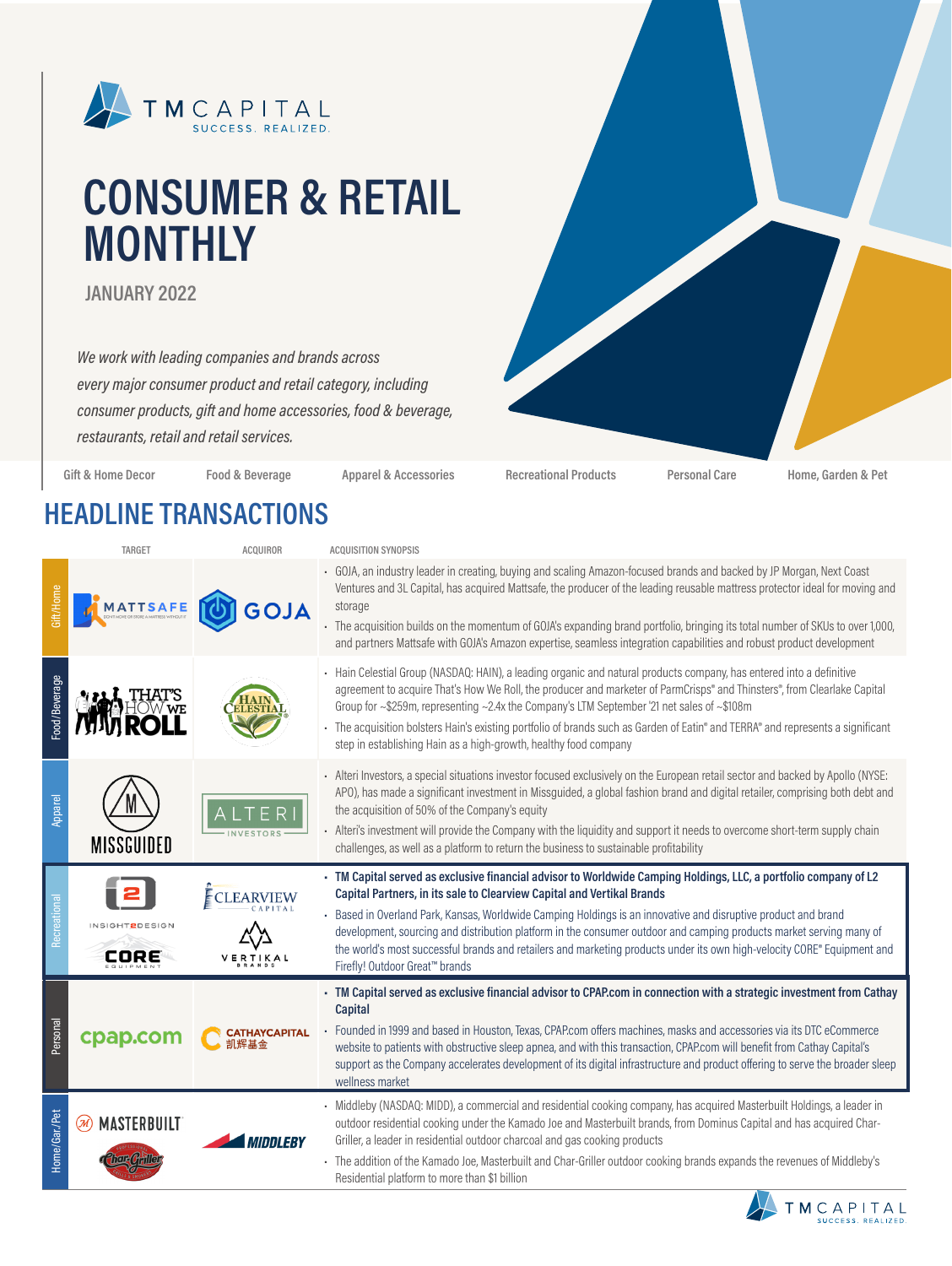## **CONSUMER GROWTH & VALUATION TRENDS**



#### **Enterprise Value / LTM Revenue**



### **Enterprise Value / LTM EBITDA**

#### **LTM Revenue Growth**



#### **LTM Gross and EBITDA Margin\***



\*EBITDA Margins shown as the gray line.